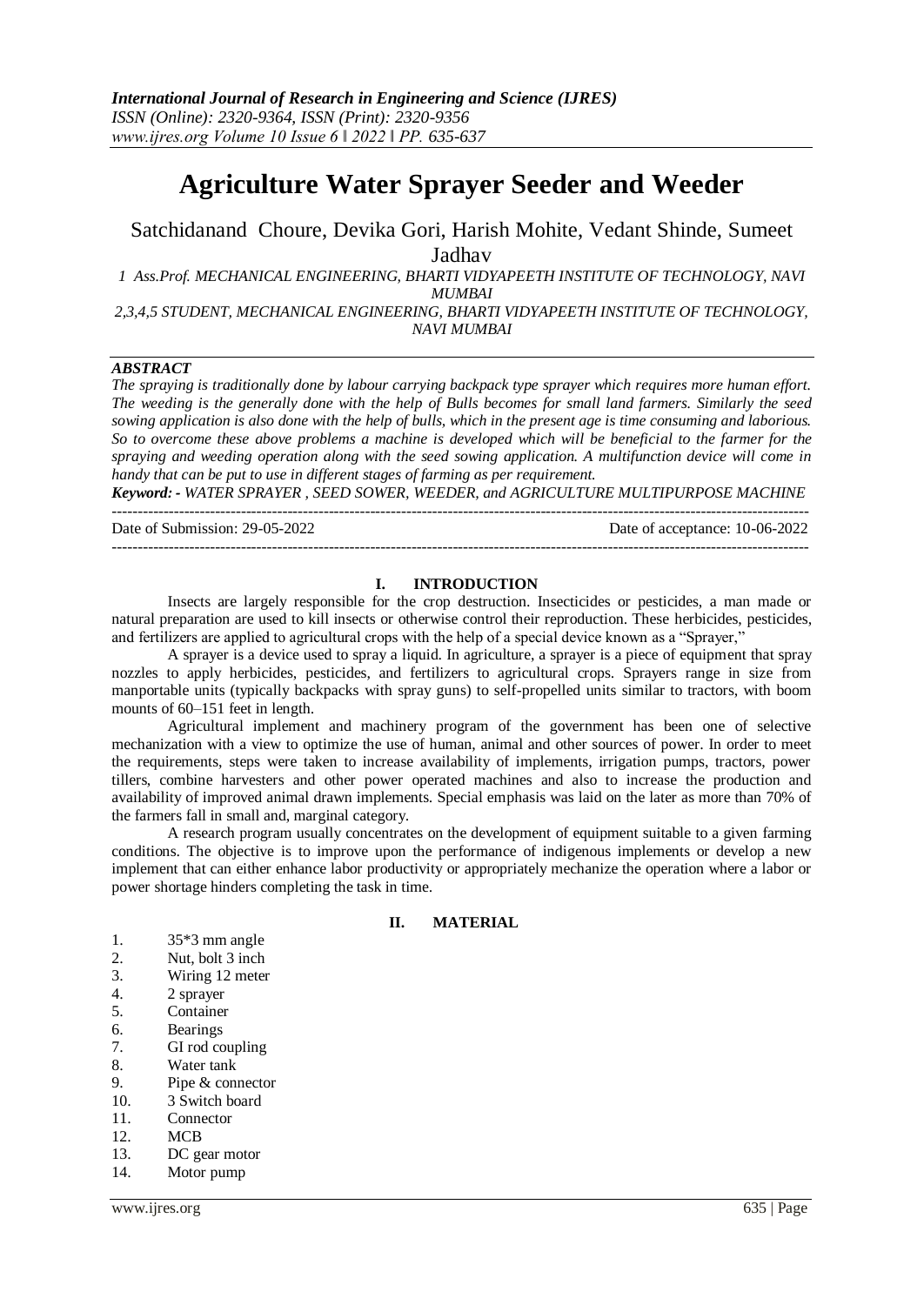- 15. Silicon tube
- 16. 70\*4 wheels

# **III. APPLICATION**

- 1. This project is mostly used in the agriculture purpose for Multipurpose operation.
- 2. This project is **used** to give the pesticide to vegetable.
- 3. This project is used for gardening purpose.

# **IV. ADVANTAGES**

- 1. It increased the productivity of the agriculture.
- 2. It reduced the time of sprinkler the pesticide.
- 3. The effort required is reduced.
- 4. The capacity of the project is more for handling the large quantity of pesticide.
- 5. Our project is mostly used in ruler areas where the electricity problem.
- 6. No requirement of any A, C, electrical device require to run the project.
- 7. Cost of our project is very less.
- 8. The output of our project is very large as compared to run pump. Cost of our project is very less.

## **V. CONCLUSION**

The concept of group project was included in our engineering syllabus with the view to inculcate within us the application ability of the theoretical concept of design and production engineering to practical problems. So also to help us to learn to work more as a team rather than an individual. In completing our project titled "AGRICULTURE SEED SOWER, WEEDER & WATER SPRAYER REPORT" as per our time estimate gives us immense pleasure and a feeling of achievement. During the course of project we encountered numerous problems which we overcame with the able guidance of our project guide. This project report presents a brief mention of our efforts. Project work has given us good exposure to the practical field which in the future is definitely going to help us.